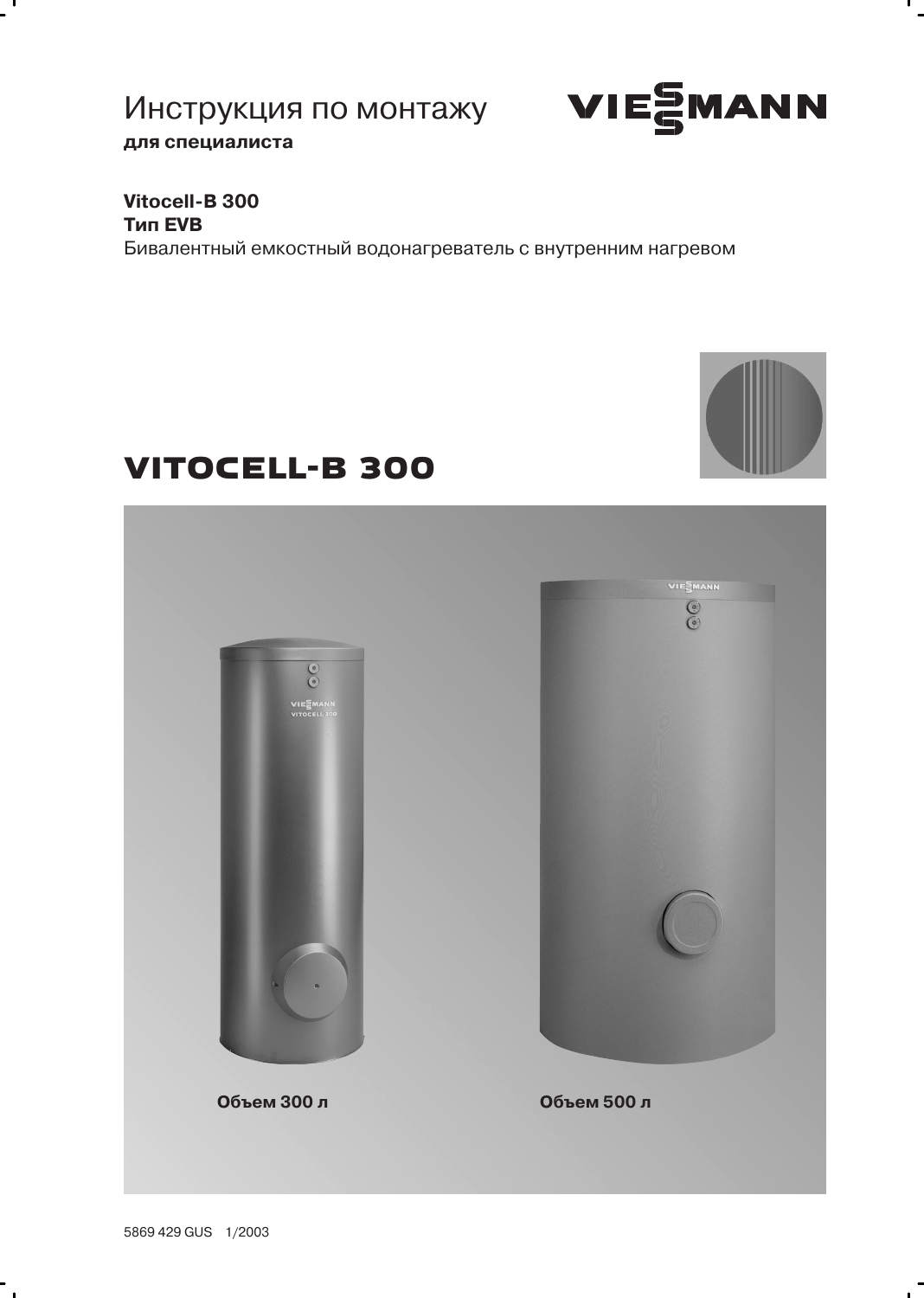## Указания по технике безопасности



Во избежание опасностей, физического и материального ушерба просим строго придерживаться данных указаний по технике безопасности. Указания по технике безопасности при монтаже емкостного водонагревателя вместе с генераторами тепла см. в отдельной инструкции по монтажу.

#### Правила техники безопасности

Монтаж, первичный ввод в эксплуатацию. осмотр, техническое обслуживание и ремонт должны выполняться уполномоченным квалифицированным персоналом (фирмой по отопительной технике или монтажной организацией, работающей на договорных началах).

Необходимо придерживаться соответствующих правил техники безопасности по DIN, EN, DVGW, TRGI, TRF и VDE. См. также листок "Правила техники безопасности" в папке "Документация по проектированию Vitotec".

Перед проведением работ на приборе/ отопительной установке их необходимо обесточить (например, вывернув отдельный предохранитель или выключив главный выключатель) и принять меры по предотвращению их повторного включения.

∧ Указание по технике безопасности! Так выделяется информация, учет которой важен для обеспечения безопасности людей и сохранности материальных ценностей.

∧ Этим знаком выделяется информация, учет которой важен для обеспечения сохранности материальных ценностей.

## Информация об изделии

Емкостный водонагреватель с внутренним нагревом из нержавеющей стали для бивалентного приготовления горячей воды при работе с водогрейными котлами, устройствами централизованного отопления и низкотемпературными системами отопления.

Объем водонагревателя 300 и 500 л

Пригоден для установок в соответствии с DIN 1988, DIN 4751 и DIN 4753.

Подана заявка на регистрационный номер DIN.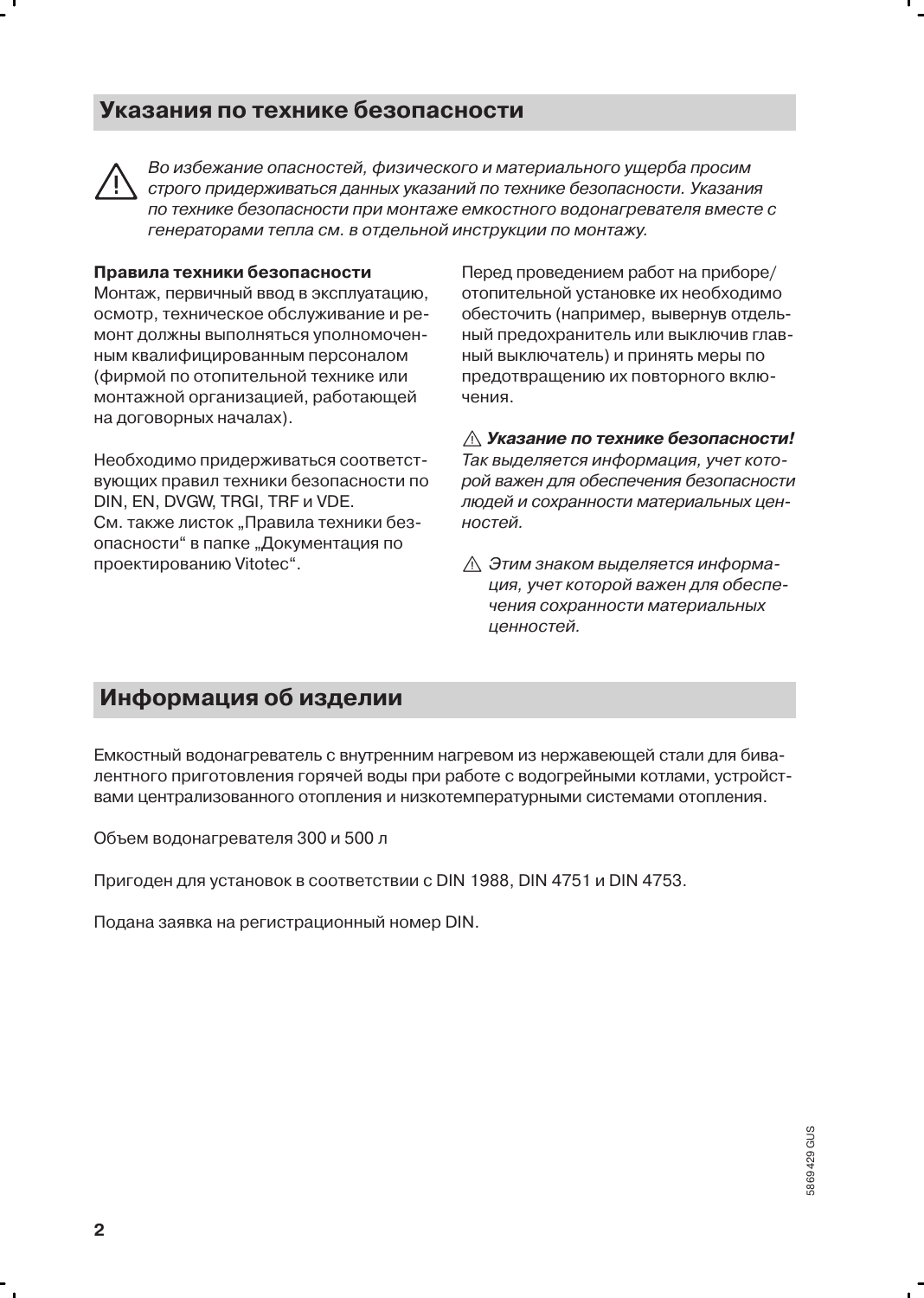#### Установка емкостного водонагревателя

### Общие указания

#### ∧ Указание по технике безопасности!

Установить емкостный водонагреватель в помещении, защищенном от замерзания и сквозняка. В противном случае, если имеется опасность замерзания, емкостный водонагреватель, выведенный из эксплуатации, необходимо опорожнять.

Для обслуживания термостатного регулятора (если имеется) волонагреватель необходимо устанавливать на достаточном расстоянии от стены.



- $\mathcal{A}$ Только у водонагревателей объемом 300 л. место присоединения провода для уравнивания потенциалов (на кожухе)
- HR<sub>1</sub> Патрубок обратной магистрали греющего контура\*1
- HR2/STS Патрубок обратной магистрали греющего контура и датчик температуры емкостного водонагревателя при работе в режиме солнечной установки\*2, 3
- $HV1$ Патрубок подающей магистрали греющего контура\*1
- HV<sub>2</sub> Патрубок подающей магистрали греющего контура\*2
- **KW** Патрубок трубопровода холодной воды
- **STS** Датчик температуры емкостного водонагревателя или термостатный регулятор (верхний змеевик греющего контура)
- STS/TH Датчик температуры емкостного водонагревателя или термостатный регулятор и чувствительный элемент термометра (нижний змеевик греющего контура)\*3
- **WW** Патрубок трубопровода горячей воды  $\overline{z}$ 
	- Циркуляционный трубопровод
- $^{\ast}1$ Верхний змеевик греющего контура предназначен для подсоединения к водогрейному котлу или тепловому насосу.
- \*<sup>2</sup> Нижний змеевик греющего контура предназначен для подсоединения к солнечным коллекторам или тепловым насосам.
- GUS \*3 Рекомендуемый способ монтажа датчика температуры емкостного водонагревателя при работе 624 6986 в режиме солнечной установки: с помощью ввертного уголка (принадлеж
	- ность) в обратной магистрали греющего контура.

 $\mathbf{R}$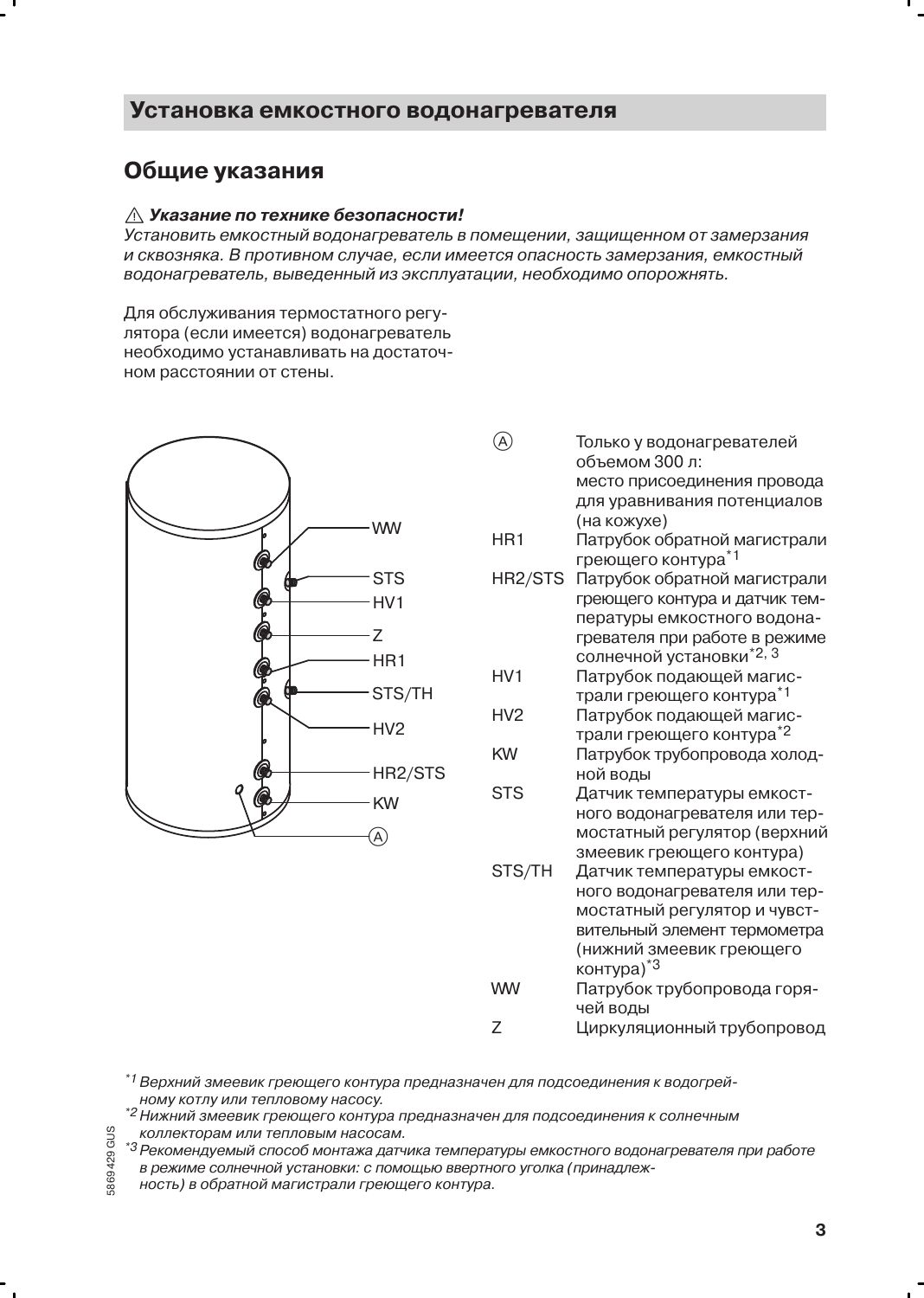## Установка емкостного водонагревателя объемом 300 л



1. Выровнять емкостный водонагреватель при помощи регулируемых опор.

#### ∆ Указание по технике безопасности!

Не вывинчивать регулируемые опоры больше, чем на 35 мм общей длины.

- 2. Снять верхний щиток и теплоизоляционный мат.
- 3. Приклеить кабельный канал.
- 4. Пропустить через отверстие и кабельный канал провод чувствительного элемента нижнего термометра.
- 5. Уплотнить переходные муфты и погружные гильзы.
- 6. Закрепить чувствительный элемент термометра снаружи на прижимной пружине крепления датчика (не в канавке) таким образом, чтобы он спереди находился вровень с пружиной.

#### Указание!

Не обматывать чувствительный элемент изолентой.

7. До упора ввести крепление датчика с чувствительным элементом в нижнюю погружную гильзу.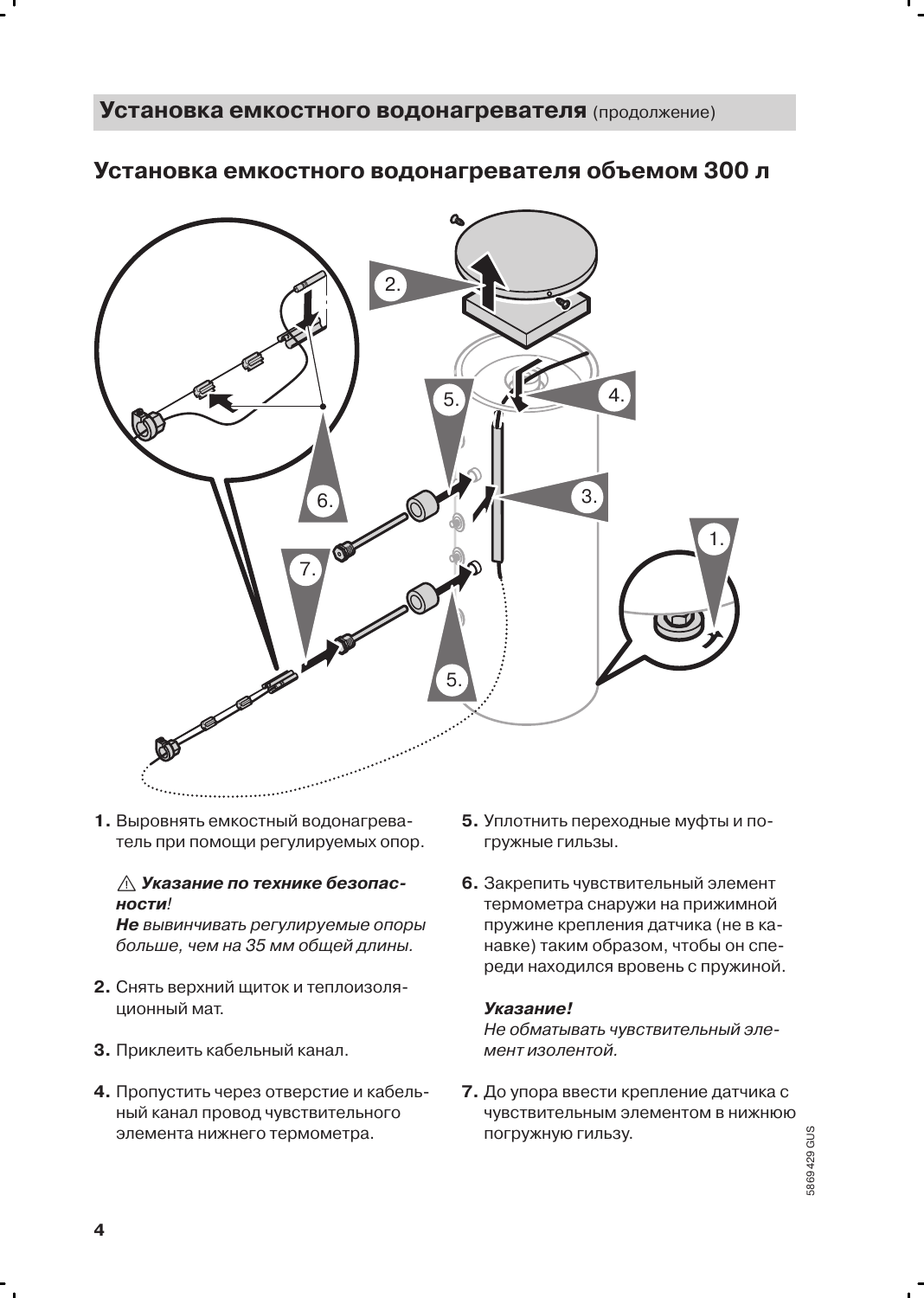## Установка емкостного водонагревателя объемом 500 л

#### ∆ Указание по технике безопасности!

Не допускать контакта теплоизоляции с открытым пламенем. Соблюдать осторожность при проведении паяльных и сварочных работ.

Все принадлежности, необходимые для монтажа теплоизоляции, находятся в коробке теплоизоляции.



- 1. Снять с корпуса емкостного водонагревателя упаковку с фирменной табличкой и сохранить ее.
- 2. Просунуть теплоизоляционный мат под емкостный водонагреватель.
- 3. Выровнять емкостный водонагреватель при помощи регулируемых опор.

#### ∧ Указание по технике безопасности!

Не вывинчивать регулируемые опоры больше, чем на 35 мм общей длины.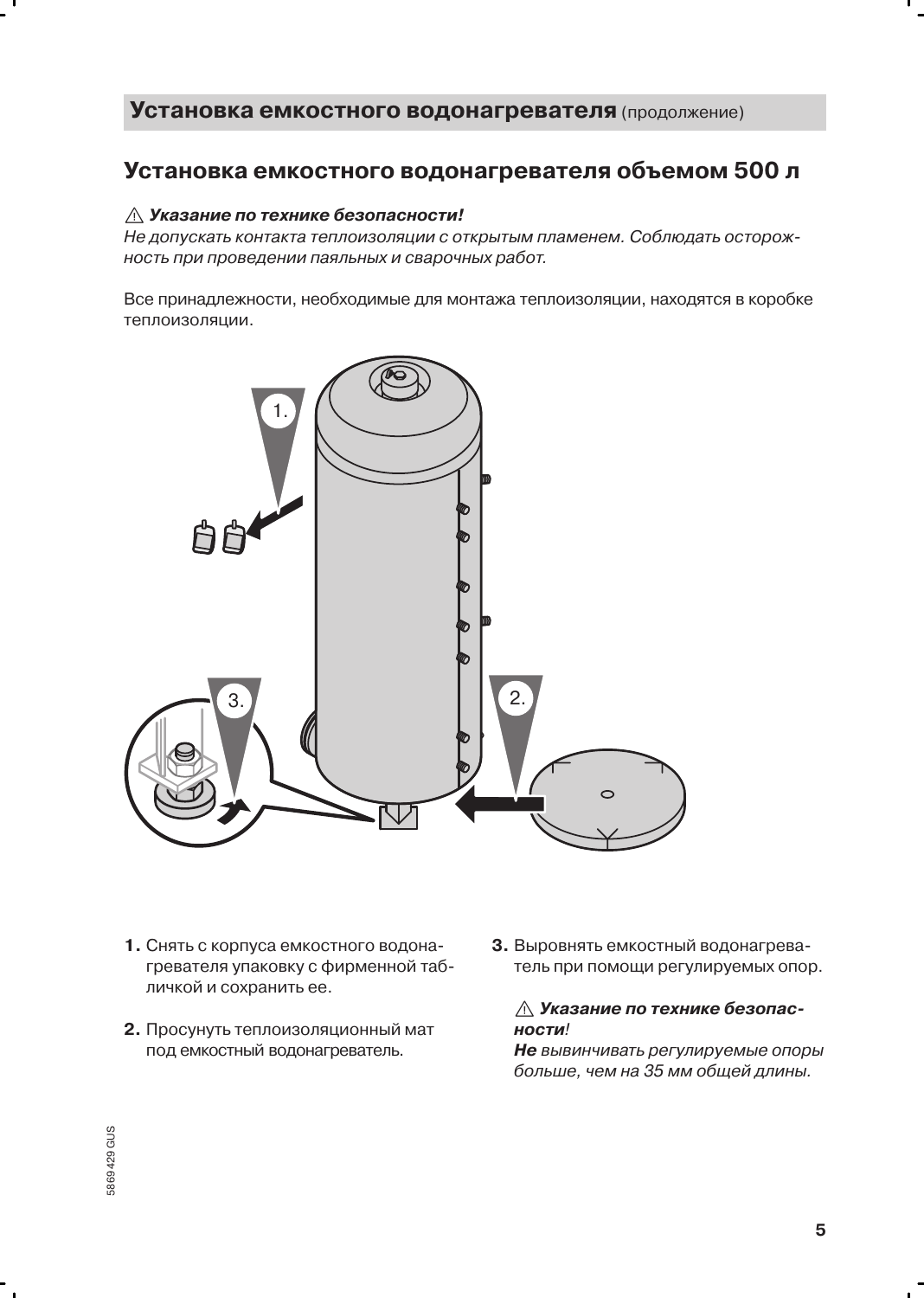

- 1. Установить на фланец теплоизоляционную обшивку.
- 2. Пропустить провод чувствительного элемента верхнего термометра (более короткий) и нижнего термометра (более длинный) через отверстие и вдавить термометр.
- 3. Пропустить чувствительный элемент нижнего термометра через корпус емкостного водонагревателя к его задней стороне и через выемку в теплоизоляции подающей магистрали греющего контура (HV2, см. стр. 3) - наружу.

#### Указание!

Вставить чувствительный элемент в погружную гильзу, как показано на стр. 8.

- 4. Соединить крючками концевые планки.
- 5. До упора вставить чувствительный элемент верхнего термометра в отверстие на затворе емкостного водонагревателя и предохранить от извлечения зажимом.
- 6. Наложить теплоизоляционный мат и крышку.
- 7. На крышке вдавить логотип (из упаковки фирменной таблички).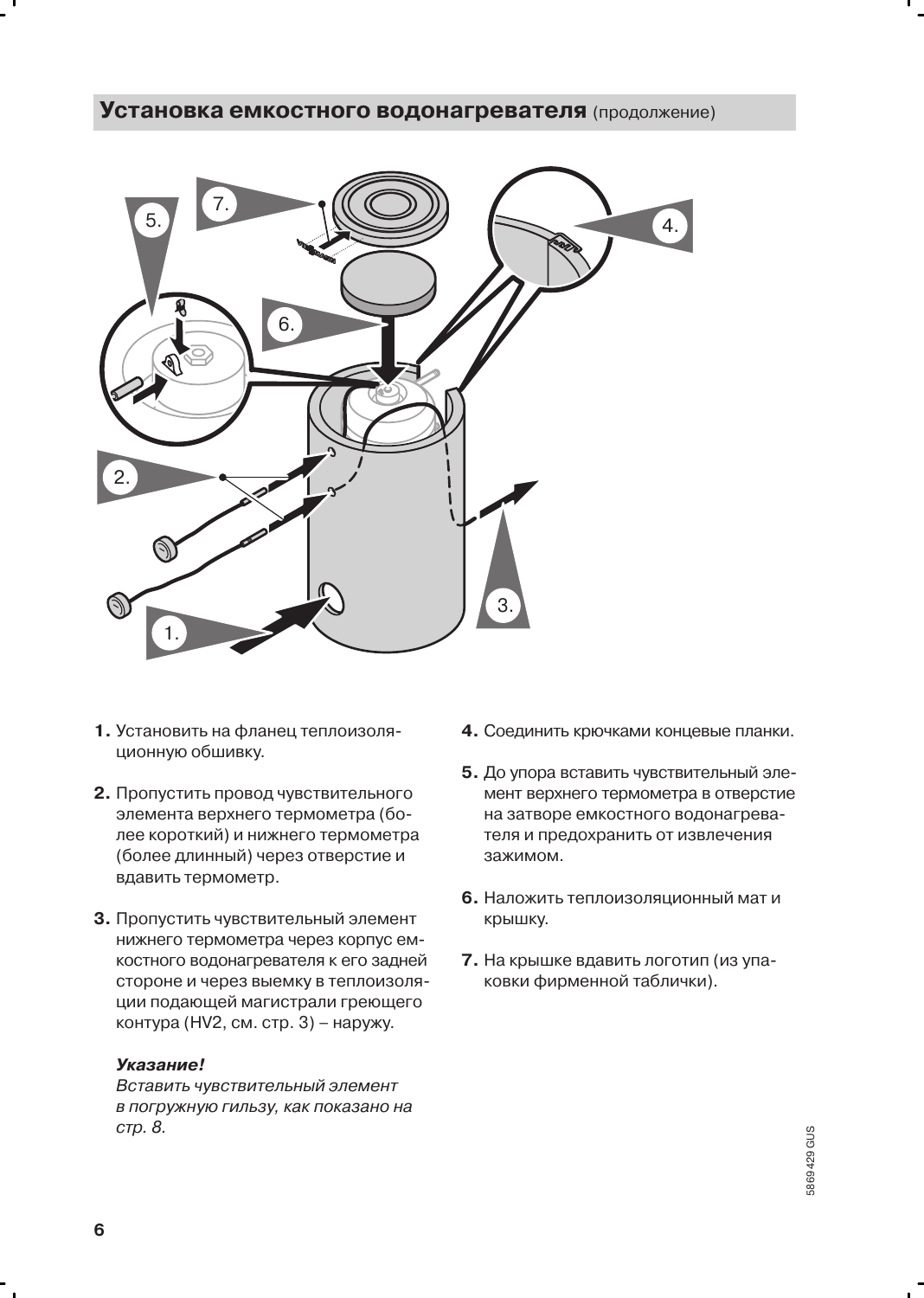

- 1. Уплотнить переходную муфту.
- 2. Уплотнить короткую (верхнюю) и длинную (нижнюю) погружные гильзы.
- 3. Наклеить фирменную табличку.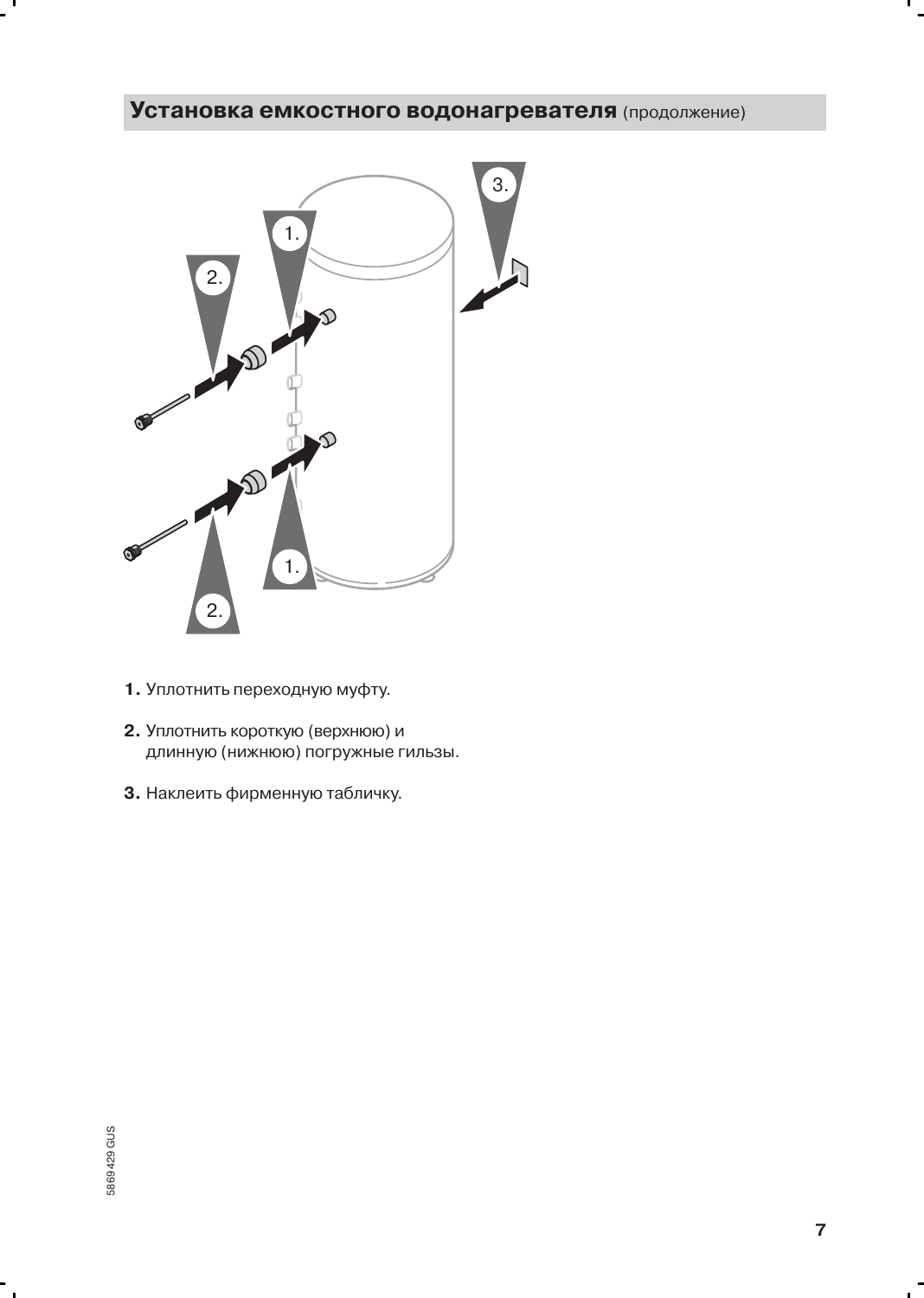## Монтаж погружной гильзы и датчика температуры емкостного водонагревателя

- Датчик температуры емкостного водонагревателя на стороне греющего контура находится в упаковке соответствующего контроллера. Датчик температуры емкостного водонагревателя для стороны контура теплоносителя солнечной установки находится в упаковке контроллера солнечной установки.
- Закрепить датчик снаружи на прижимной пружине крепления датчика (не в канавке) таким образом, чтобы он спереди находился вровень с пружиной.
- Не обматывать датчик изолентой.
- До упора ввести крепление с датчиком в погружную гильзу.

#### ∧ Указание по технике безопасности!

По соображениям обеспечения максимальной эксплуатационной надежности использовать для датчика или чувствительного элемента регулирующего органа штатную погружную гильзу. Если вставляемый датчик или чувствительный элемент не подходит к этой погружной гильзе, использовать другую погружную гильзу из нержавеющей стали (1.4571 или 1.4435).

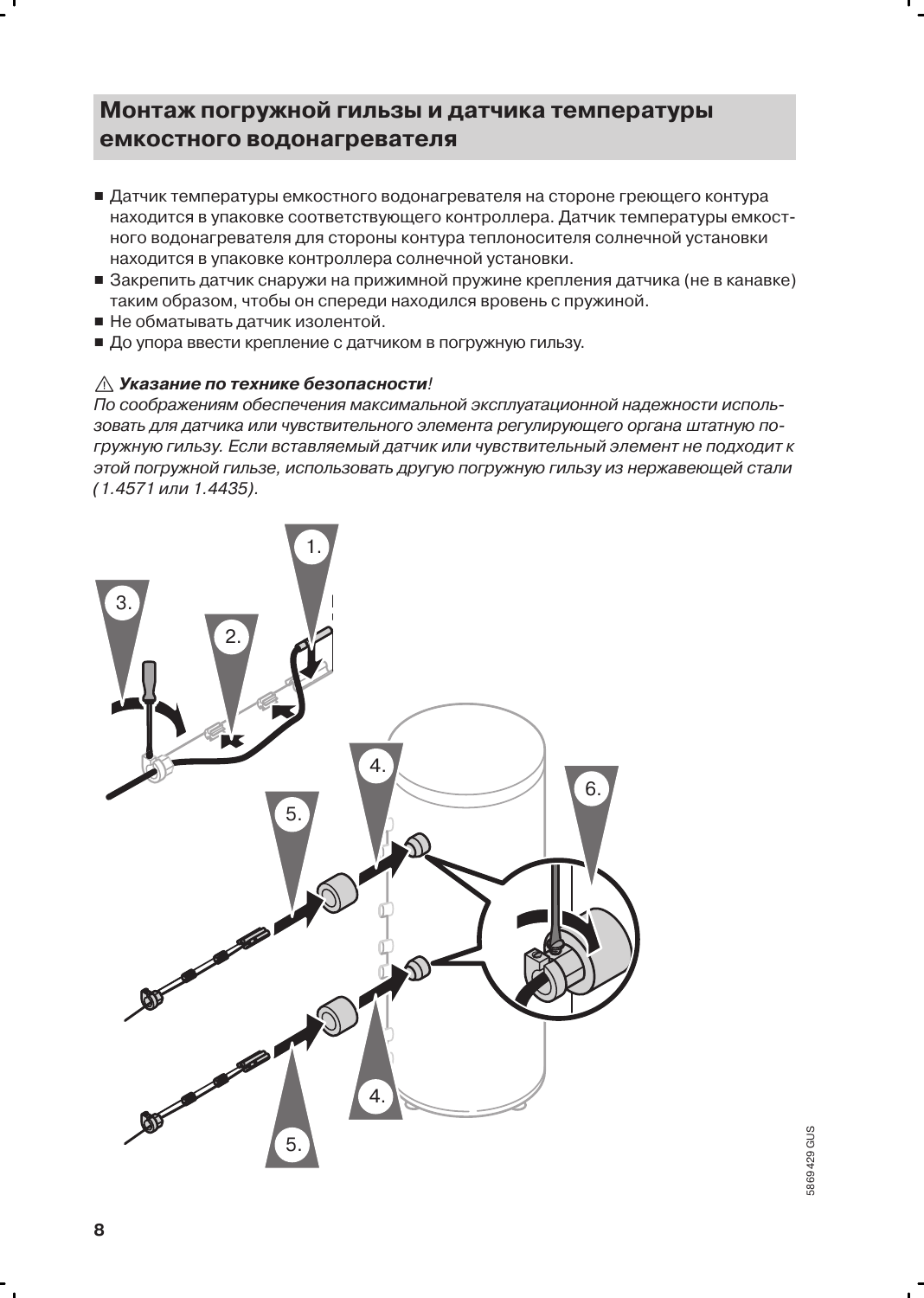## Установка датчика температуры емкостного водонагревателя для работы в режиме солнечной установки

При работе в режиме солнечной установки встроить датчик температуры емкостного водонагревателя с помощью ввертного уголка (принадлежность) в обратную магистраль отопительного контура (обратную магистраль солнечной установки). До упора ввести датчик в погружную гильзу.

# З  $\overline{2}$ .

#### Для емкостного водонагревателя объемом 300 л

Для емкостного водонагревателя объемом 500 л

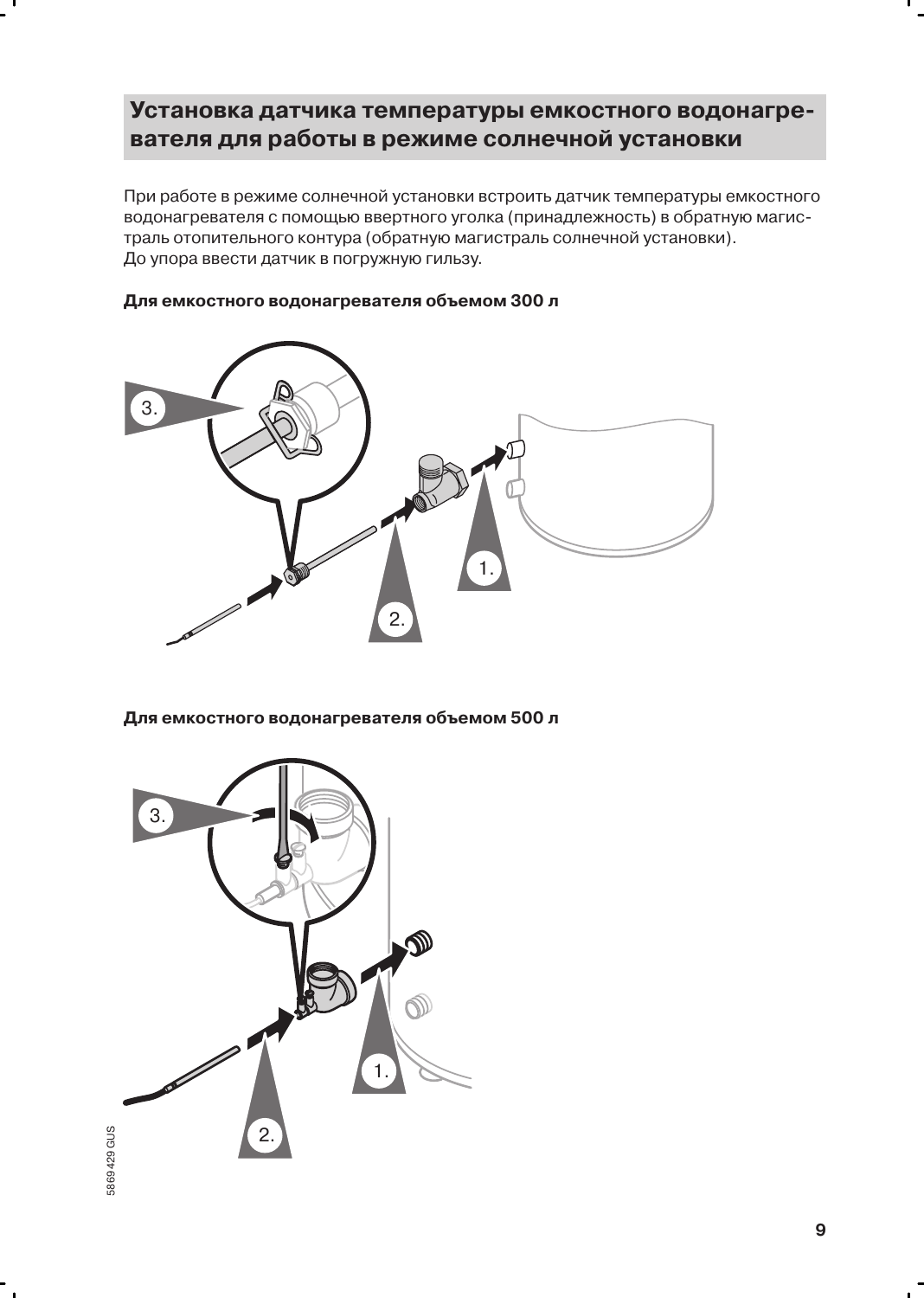## Присоединение провода для уравнивания потенциалов

Выполнить присоединение провода для уравнивания потенциалов в соответствии с техническими условиями подключения, установленными местной энергоснабжающей организацией, и правилами VDE.

 $\overline{ }$ 

п.

 $\sim$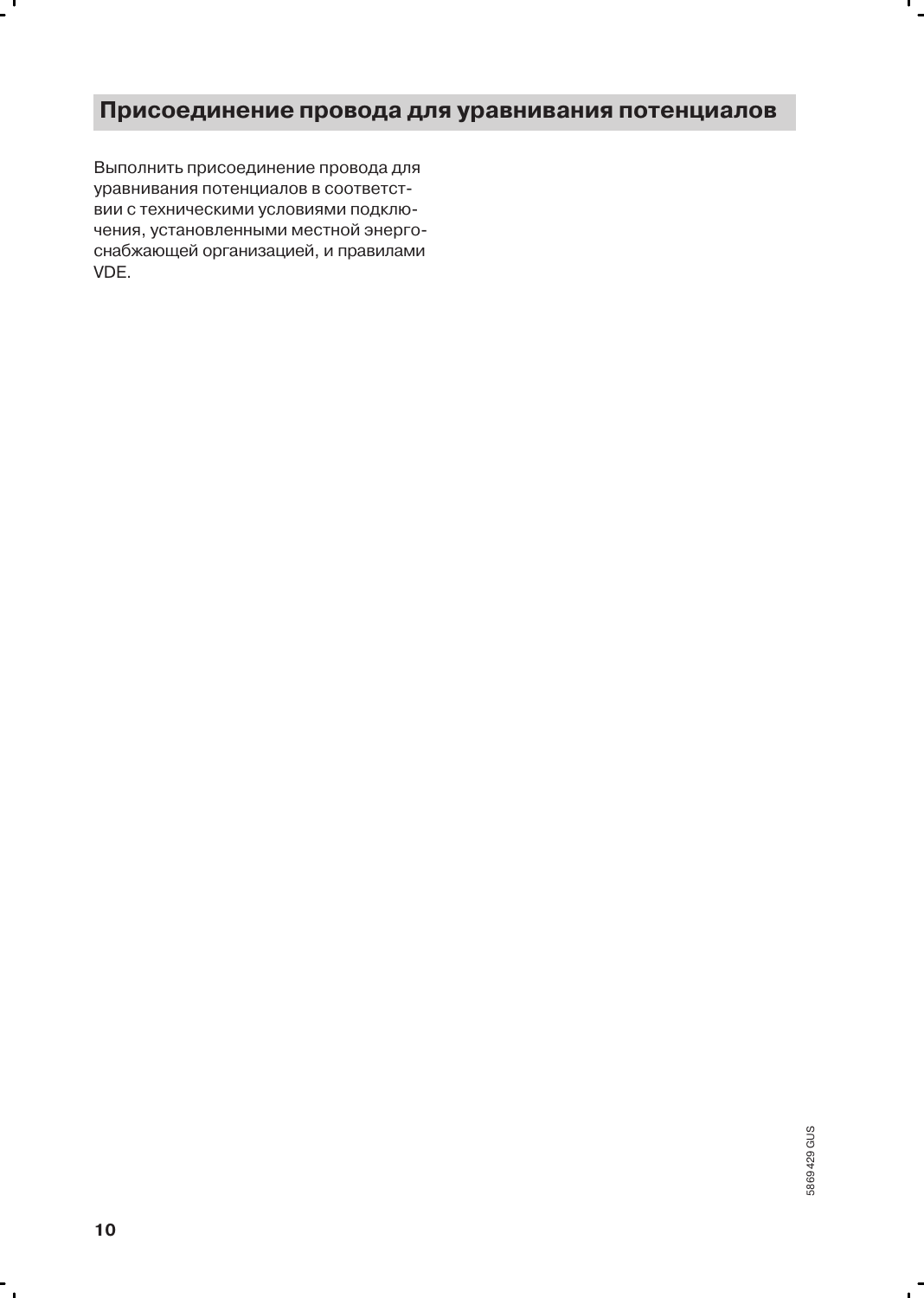## Подключение на стороне греющего контура

#### Указания!

- Отрегулировать термостатный регулятор и защитный ограничитель температуры таким образом, чтобы температурная настройка контура водоразбора ГВС в емкостном водонагревателе не превышала 95°С.
- Подключить все трубопроводы с разъемными соединениями.

#### Допустимая температура

- в контуре теплоносителя солнечной
- 200 °C установки
- 200 °C ■ в греющем контуре 95 °C
- в контуре водоразбора ГВС
- Доп. избыточное рабочее давление
- в контуре теплоносителя солнечной
- установки 25 бар
- в греющем контуре 25 <sub>бар</sub>
- в контуре водоразбора ГВС  $10$  бар

Испытательное давление

- в контуре теплоносителя солнечной установки (первичном)
- в греющем контуре **40 бар** (первичном)

**40 бар** 

■ в контуре водоразбора ГВС 13 бар (вторичном)

#### Приготовление горячей воды солнечными коллекторами

осуществляется с помощью нижнего змеевика греющего контура и путем подвода тепла для догрева или нагрева воды контура водоразбора ГВС водогрейным котлом с помощью верхнего греющего контура (параллельный режим приготовления горячей воды).



- (A) Солнечный коллектор
- (B) Vitocell-B 300

5869429 GUS

- (C) Наполнительная арматура
- (D) Ручной наполнительный насос
	- солнечной установки
- **HK** Отопительный контур
- K Водогрейный котел для жидкого и газообразного горючего
- **KW** Трубопровод холодной воды
- WW Трубопровод горячей воды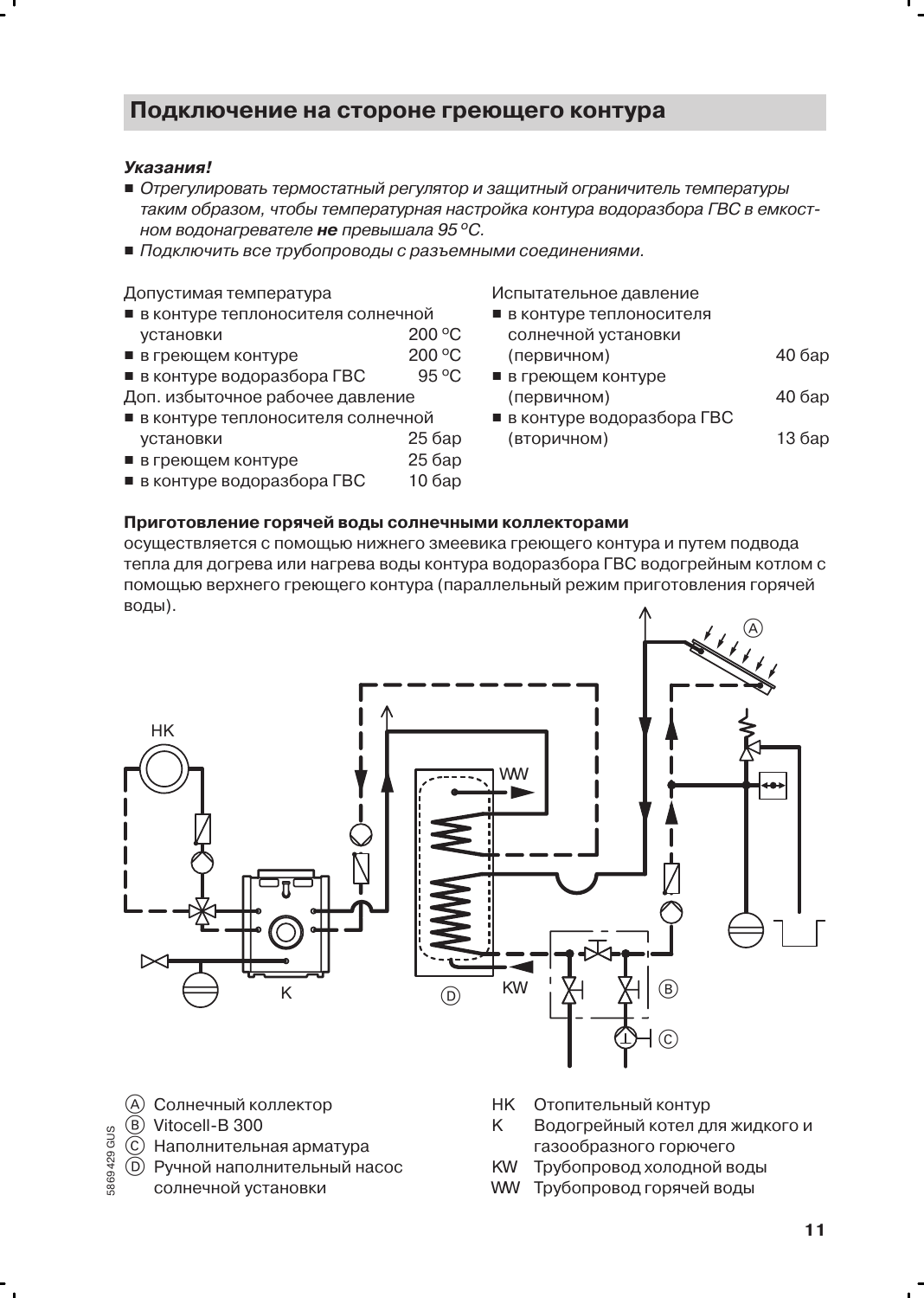#### Подключение на стороне греющего контура (продолжение)

- 1. Только при температуре подачи греющего контура выше 95 °С: Удалить защитные розетки с патрубков на стороне греющего контура (розетки имеют левую резьбу).
- 2. Подвести подающую магистраль с подъемом и установить в самой высокой точке воздуховыпускной клапан.
- 4. Только при температуре подачи греющего контура выше 110 °С: Дополнительно установить защитный ограничитель температуры, прошедший конструктивные испытания, если его еще нет в установке. Для этого использовать двухканальный термостатный регулятор (термостат и защитный ограничитель температуры).
- 3. Только на установках, работающих в режиме солнечной установки: Установить дополнительный защитный ограничитель температуры, если на 1 м<sup>2</sup> площади поглотителя:
	- при использовании плоских коллекторов Vitosol 100 обогревается объем горячей воды менее 30 л или
	- при использовании трубчатых коллекторов Vitosol 200 и Vitosol 300 обогревается менее 100 л.

Для этого установить затвор емкостного водонагревателя с ниппелем R 3/4 (принадлежность).

5. Закрыть измерительные отверстия. не используемые для монтажа чувствительного элемента или датчика.

## Подключение на стороне контура водоразбора ГВС

## Общие указания

При подключении контура водоразбора ГВС придерживаться правил DIN 1988 и DIN 4753.

#### Указания!

- Подключить все трубопроводы с разъемными соединениями.
- Ненужные подключения закрыть крышками из цветного литья.
- Оборудовать циркуляционный трубопровод циркуляционным насосом, обратным клапаном и таймером. Самотечный режим циркуляционного трубопровода возможен только при определенных условиях.
- Устанавливать батареи водонагревателей всегда с подключенным циркуляционным трубопроводом.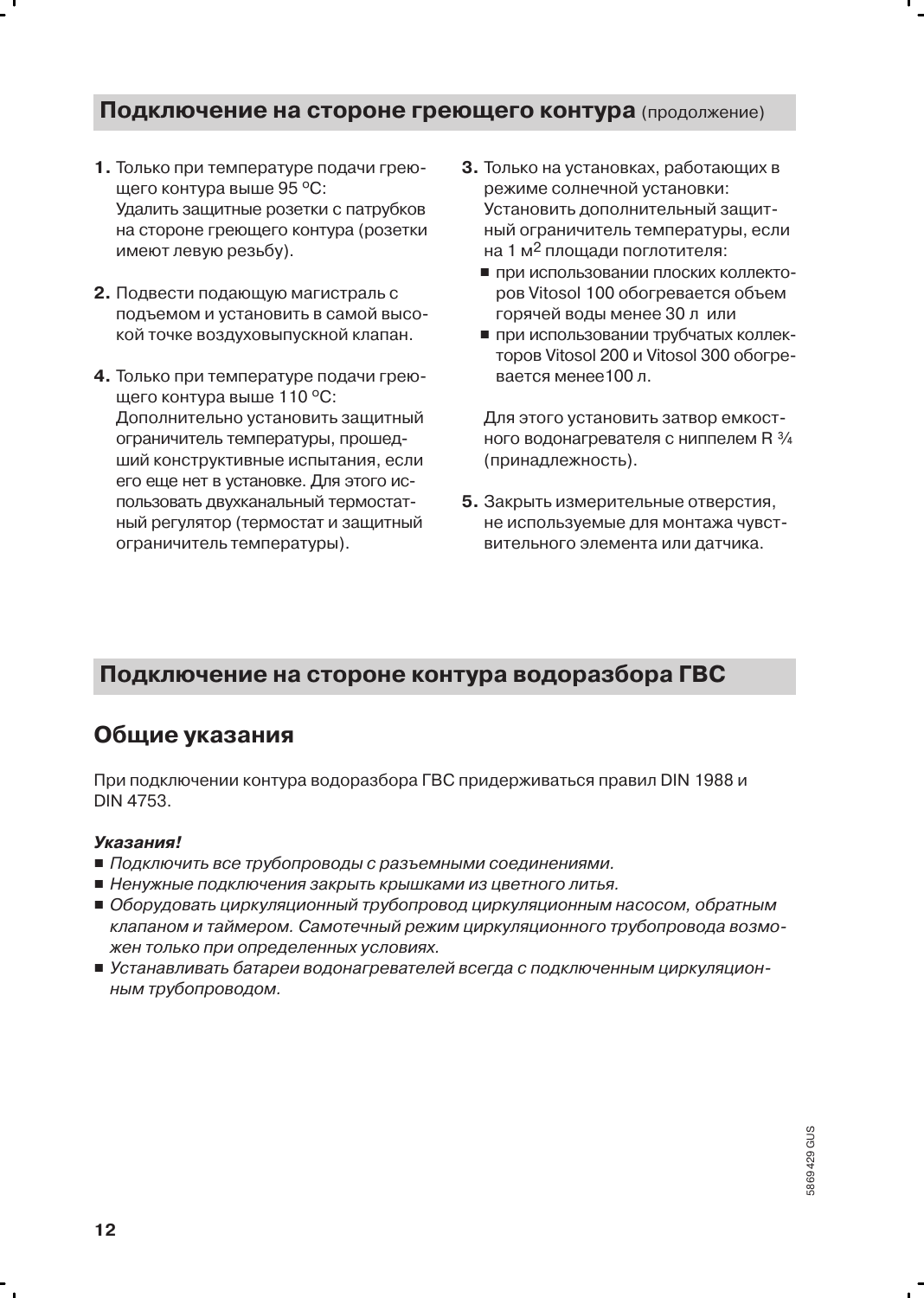### Подключение на стороне контура водоразбора ГВС

(продолжение)



**DMV** Редукционный клапан

**FV** Сливной клапан

- Z Циркуляционный трубопровод
- 7P Циркуляционный насос

#### Указания относительно предохранительного клапана

Для защиты от превышения давления установка должна быть оснащена мембранным предохранительным клапаном, прошедшим конструктивные испытания. Допустимое избыточное рабочее давление: 10 бар.

Присоединительный диаметр предохранительного клапана должен составлять не менее R 3/4 (Ду 20).

Максимальная отопительная мощность может тогда составлять 150 кВт.

Если отопительная мошность Vitocell-В 300 выше максимальной отопительной мошности, предусмотренной для данного объема, то необходимо выбрать предохранительный клапан большего размера, достаточный для отопительной мощности (см. DIN 4753-1, излание 3/88. раздел 6.3.1).

Предохранительный клапан устанавливается в трубопроводе холодной воды.

- Он не должен отсекаться от емкостного
- 869429 водонагревателя.

Не допускаются сужения в трубопроводе между предохранительным клапаном и емкостным водонагревателем. Нельзя закрывать выпускную линию предохранительного клапана. Выходящая вода должна под визуальным контролем отводиться в водоспускное устройство. не подвергая опасности людей. Вблизи выпускной линии клапана, лучше всего на самом предохранительном клапане, необходимо установить табличку со следующей надписью: "Во время отопления из выпускной линии, для обеспечения безопасности, может выходить вода! Не закрывать выпускную линию!" Предохранительный клапан следует установить над верхней кромкой емкостного водонагревателя.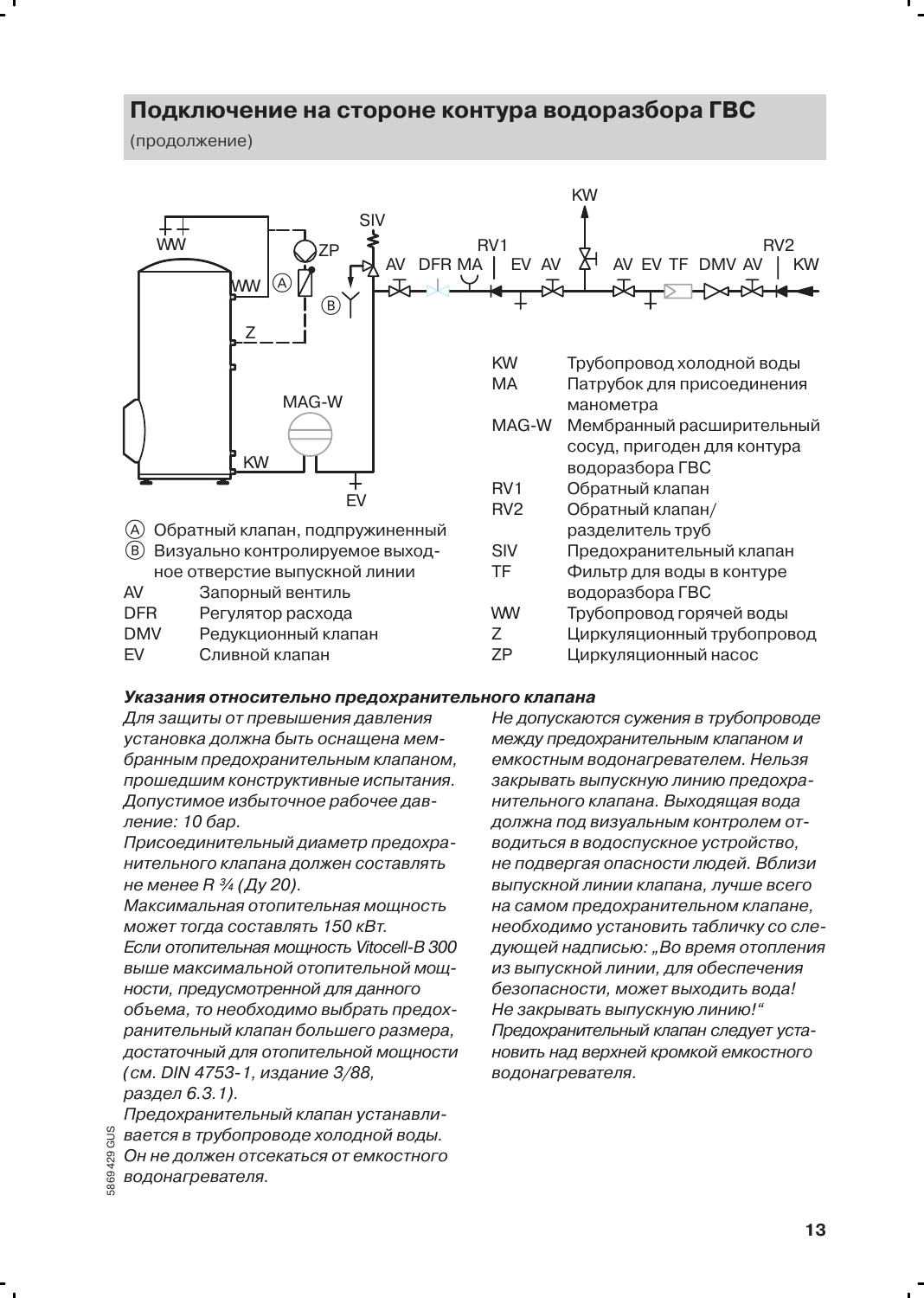## Монтаж колпака

-

Для емкостного водонагревателя объемом 300 л



Для емкостного водонагревателя объемом 500 л

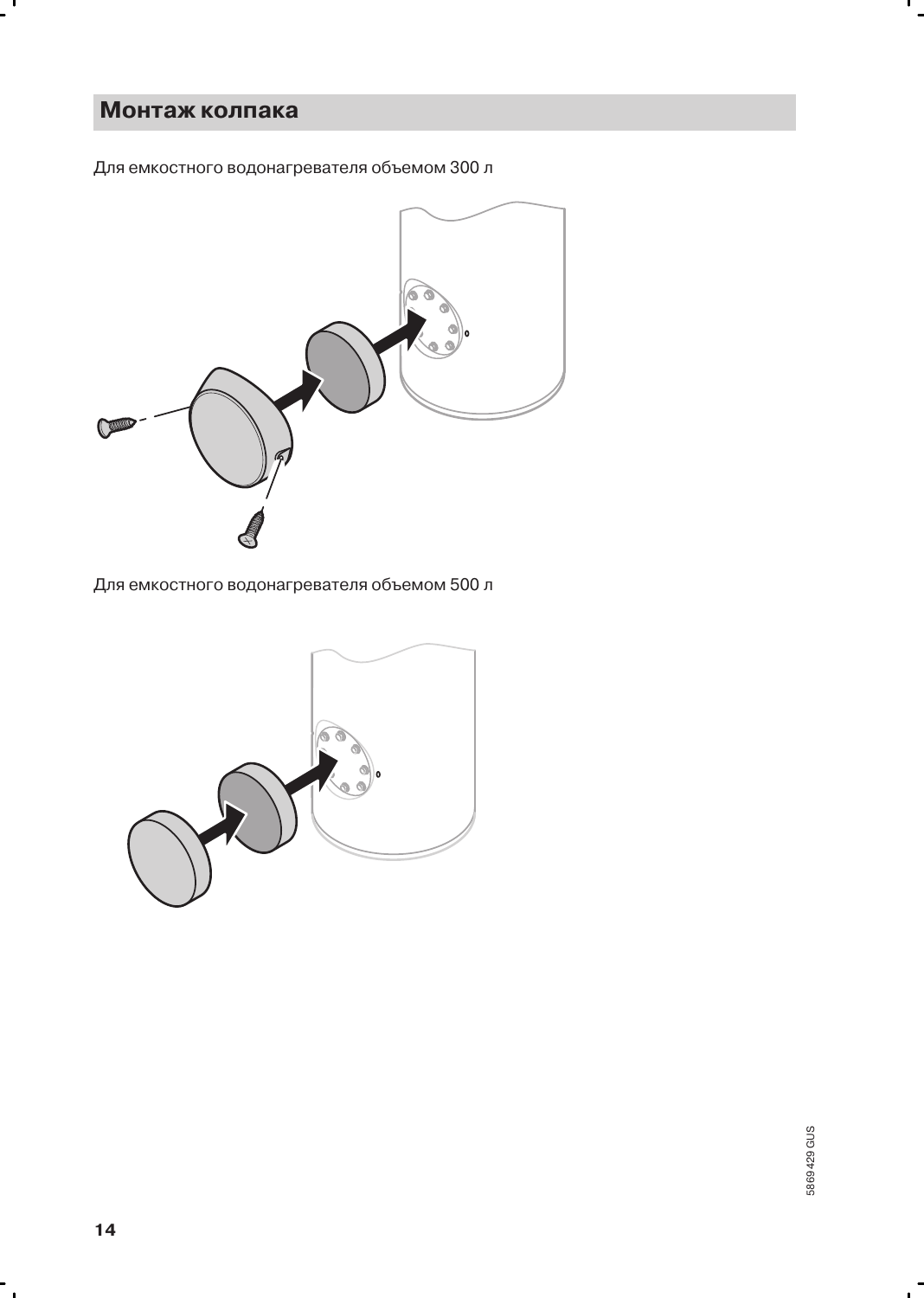## Ввод в эксплуатацию



 $\overline{a}$ 

Ввод в эксплуатацию емкост-<br>ного водонагревателя см. в пого водопагрователя ом. в<br>"Инструкции по сервисному<br>обслуживанию".

۰.

 $\mathbf{I}$